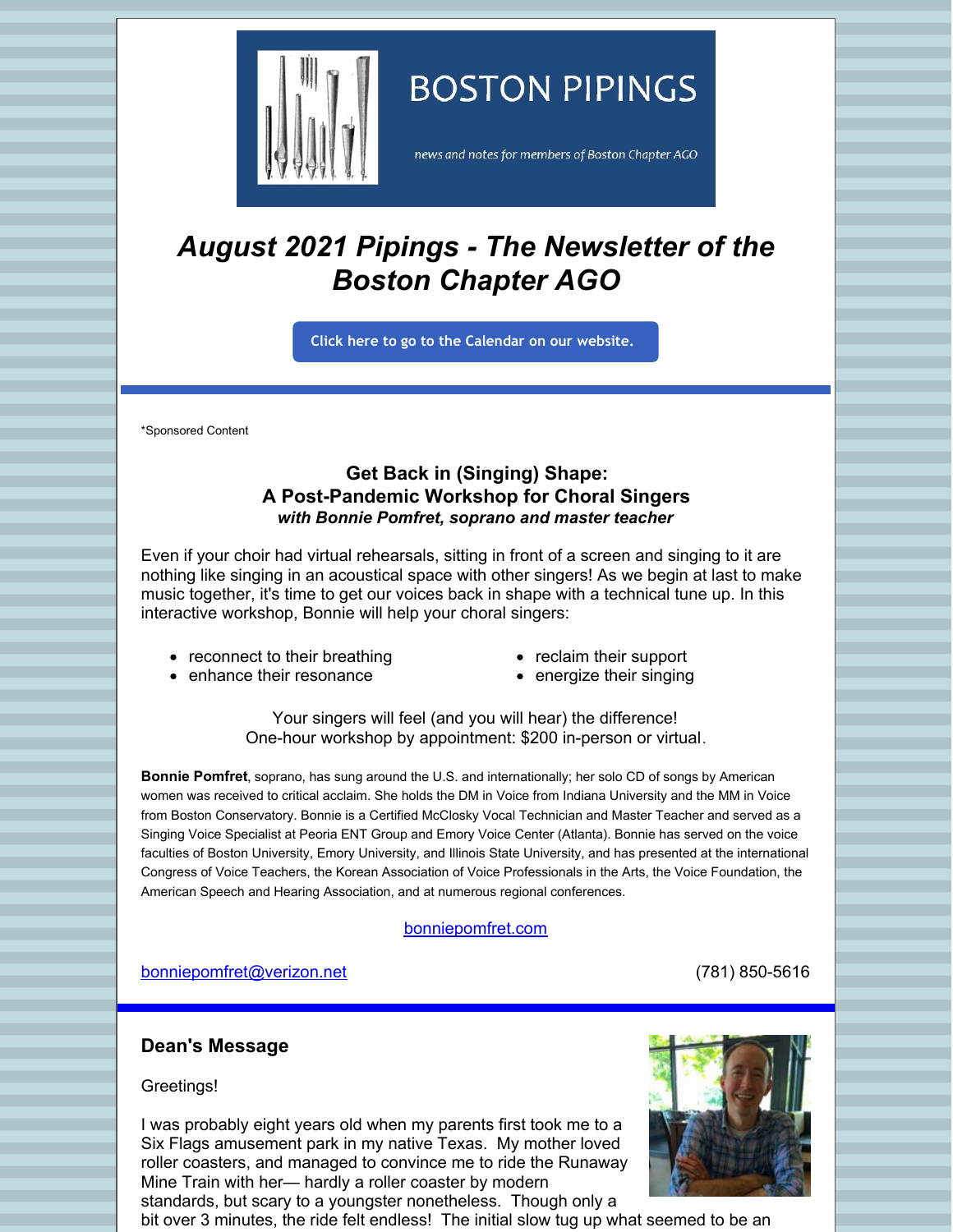enormous climb produced much anxiety, and then the ride 'proper' began. Many screams and heart palpitations later, we were finally thrust up to what I thought was the loading/unloading building; I had survived. Another slow tug up to the building ensued, as I pronounced how glad I was that the ride was finally over. Just as I started to breathe normally again, I realized the building we were pulling into wasn't the loading/unloading building, but rather a pretend Saloon with plastic people and decorations. Suddenly, there was no floor in front of us, and our train was heading straight down toward a lake! We went through an underwater tunnel at what seemed like lightning speed, and then did indeed reach the final destination.

"I expected the worst, and it was worse than I expected."  $\sim$  attributed to Henry Adams

Eleven months ago, I wrote to you in what turned out to be the still-early stages of the Covid-19 pandemic. I spoke about the train we were riding on together, in the back car, unable to see forward. It seems that at some point during the past eleven months, we made our way to the front of the train, and 'thought' that we could at last see where we were headed. However, as we approached what seemed to be a stopping point, we instead found ourselves in the make-believe Saloon. The ride continues, and it feels as if the floor has dropped beneath us yet again, as we plunge into a dark tunnel. Where will we be when we emerge this time?

"Courage is not the absence of fear; it is a commitment to something greater than fear."  $\sim$ Robert Holden

I didn't take part in any more rides that day at Six Flags. However, the adventure did obviously plant a few seeds, as I later became an avid coaster fan. Though I haven't been to an amusement park in over 20 years, I can still recall the exhilarating dopamine rush the rides produced. How easy it would be at this juncture to just throw in the towel, overcome with frustration and uncertainty. I hope, however, that we will continue to persevere through this evolving challenge, and that we will continue to do so together. Even in these troubling times, we do indeed have much to be excited about. For starters, our national organization has named this the Year of the Young Organist (July 1, 2021 - June 30, 2022). Though 'young' is a relative term, in this case it refers to those under the age of 30! It might seem difficult to encourage anyone, young or old, to go into this line of study and work right now; but, just think about 'why' you yourself chose this path in the first instance (or perhaps, like me, the path chose you). Can you still imagine that exhilarating dopamine rush of performing or teaching, even if unable to do it properly right now? Or, as you've adapted to new and more 'virtual' methods, have you discovered new sources of excitement and inspiration? If you have stories to share, or advice to offer, please write to me and fill me in! It might be that we ask you for permission to share your musings with the BAGO community in a future edition of Pipings.

Cory Muscara, former monk and author of *Stop Missing Your Life*, says this: "The most difficult moments of life can bring the greatest growth, perspective, and insight. They can also drop us into vulnerability, making us more receptive to things like love, connection, honesty, and authenticity. We're more likely to connect to the people we care about and reprioritize what is most important in life." Colleagues, I hope that you're holding on to what you find most important, and that you will stay in touch and connected during the upcoming "2nd Season" of Covid-tide. Whatever the path forward turns out to be, and however long this journey takes, I am glad to be in good company for all of the challenges and thrills along the way.

> Jeremy Bruns Dean

\*Sponsored Content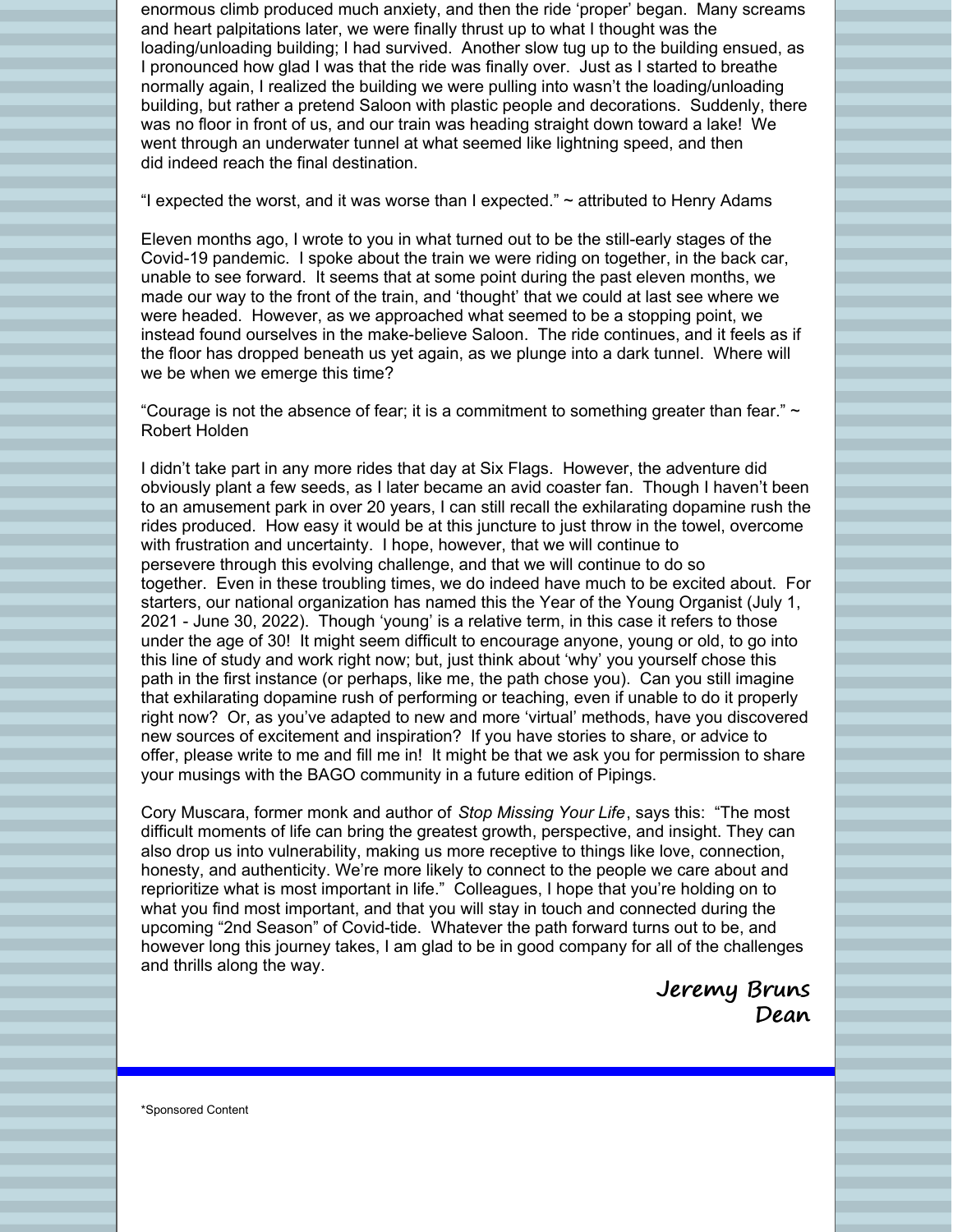

# **MARK STEINBACH**

First Lutheran Church of Boston Sunday, October 10 3:00 PM

# **ADMISSION \$10/\$5**

**WORKS BY** Johann Sebastian Bach **Philip Glass Anton Heiller Olivier Messiaen** 

### **Edith Ho, Rest in Peace**

Of your charity, please pray for the repose of the soul of Edith Ho Choirmaster Emerita of the Church of the Advent, who entered into larger life on July 30, 2021

Her Requiem is scheduled for Saturday, September 11th at 11am at Church of the Advent, 30 Brimmer Street, Boston MA

For a remembrance of Edith by Chapter Members Mark Dwyer, Ross Wood, and Katelyn Emerson, please [click](https://files.constantcontact.com/8b145067101/da533b5e-5a31-447b-aafa-3c9d04d91781.pdf) here.





It is our solemn duty to inform you of the

**REQUIEM MASS** 

to be sung for the repose of the soul of

**EDITH HO**  $(1932 - 2021)$ 

Organist & Choirmaster Emerita

September 11, 2021 at 11:00 am

Donations in memory of Dr Ho may be made to the Special Music Fund.

 $\overline{\mathbf{c}}$ 

The Church of the Advent **30 Brimmer Street** Boston, Massachusetts 02108

**Save the Dates! BAGO Events for the 2021 - 2022 Program Year**

*Even amidst uncertainty around the nature of the*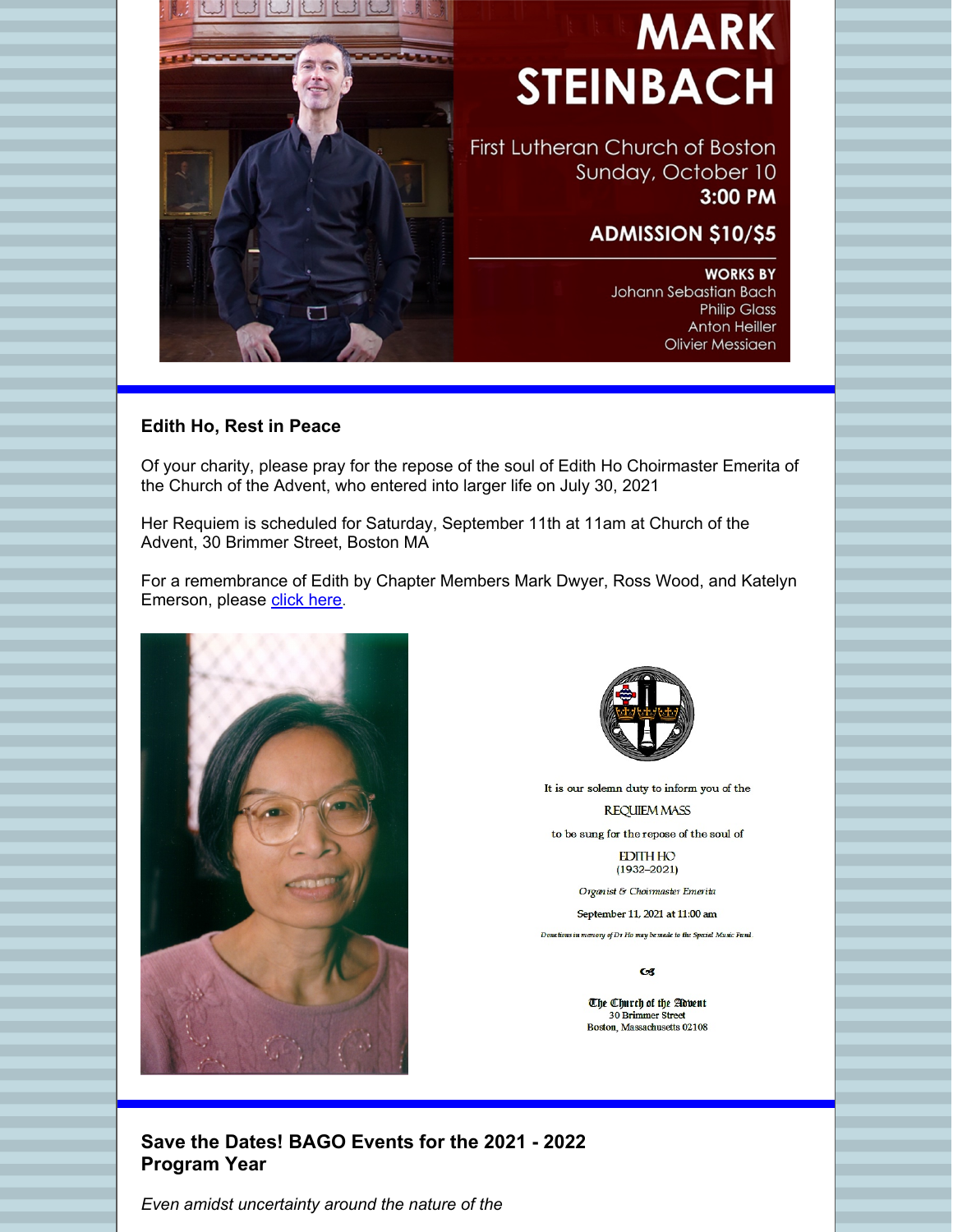*coronavirus pandemic, BAGO is delighted to offer a number of exciting events to its members and the broader Boston community during the program year ahead. We ask for your patience, as some details and formats could change in response to altered contexts. In this Year of the Young Organist, we look forward to providing opportunities for youth and young adults to engage with the many talented artists featured in this year's programs. Watch Pipings for more information and updates!*



**Friday, September 24** (*tentative*) — **Opening Service with Installation of Officers** *Given our ever-changing pandemic landscape, we'll determine in September whether to hold this event in person or via Zoom. Save the date and look for updates from BAGO.*

#### **Monday, October 18, 7PM** — **Recital by David Enlow at The Church of the Advent**

*A light reception will follow. Please plan to join us in person for this long-awaited concert by Mr. Enlow.*

#### **November** (*date TBD*) — **Repertoire Swap**

*Join fellow BAGO members for a repertoire swap! Players will be invited to sign up in advance to share a favorite "prelude" or "postlude" with those gathered.*

#### **Friday, December 31** — **First Night at Old South Church**

*With the Mother Church Extension closed for renovations, BAGO members and friends are invited to attend this year's First Night events at Old South Church: 3PM – "The King of Instruments," a family-friendly demonstration-concert featuring the "Copley Philharmonic Organ" 6:30 and 8PM: Pipes and Pops, featuring music for Brass and Organ*

#### **Early January** (*date TBD*) — **Holiday Potluck**

*BAGO Past-Dean Louise Mundinger has invited us to her home for a potluck holiday party. Watch for details in Pipings.*

#### **Saturday, February 12** — **Masterclass with Dr. David Hurd**

*Few living have contributed more to American sacred and organ music than Dr. David Hurd, formerly of General Theological Seminary and now organist of The Church of Saint Mary the Virgin in Times Square, New York City. His Masterclass for BAGO will be one not to miss!*

#### **March** — **Bach Birthday Bash at First Lutheran Church of Boston**

*BAGO is thrilled to continue its co-sponsorship of First Lutheran's annual Bach Birthday Bash.*

#### **Saturday, April 30** — **A Boston Walking Tour**

*Beginning at 9:30 a.m., we'll survey and hear demonstrations of three lesser-known local treasures:*

- *Saint Mary's Charlestown (1894 Cole & Woodberry, restored by Andover)*
- *Saint Joseph's "West End" (1883 Hook & Hastings)*
- *Park Street Church (1960 Aeolian-Skinner, revised Spencer Organ Co. 2012-present)*

# **Saturday, May 21** — **Scott Dettra Plays Franck at Methuen**

*BAGO celebrates César Franck's bicentennial with a full day of programming*

- the complete organ works of Franck, in two recitals by Scott Dettra
- lecture by Dr. Christopher Anderson of Southern Methodist University, on the reception of Franck's organ music in 19th and 20th-century German organ circles.

*All events will take place in the sumptuous Methuen Memorial Music Hall, which this year celebrates its 75th year as a non-profit organization dedicated to the preservation of the hall and the promotion of the Great Organ.*

> Mitchell Crawford Program Chair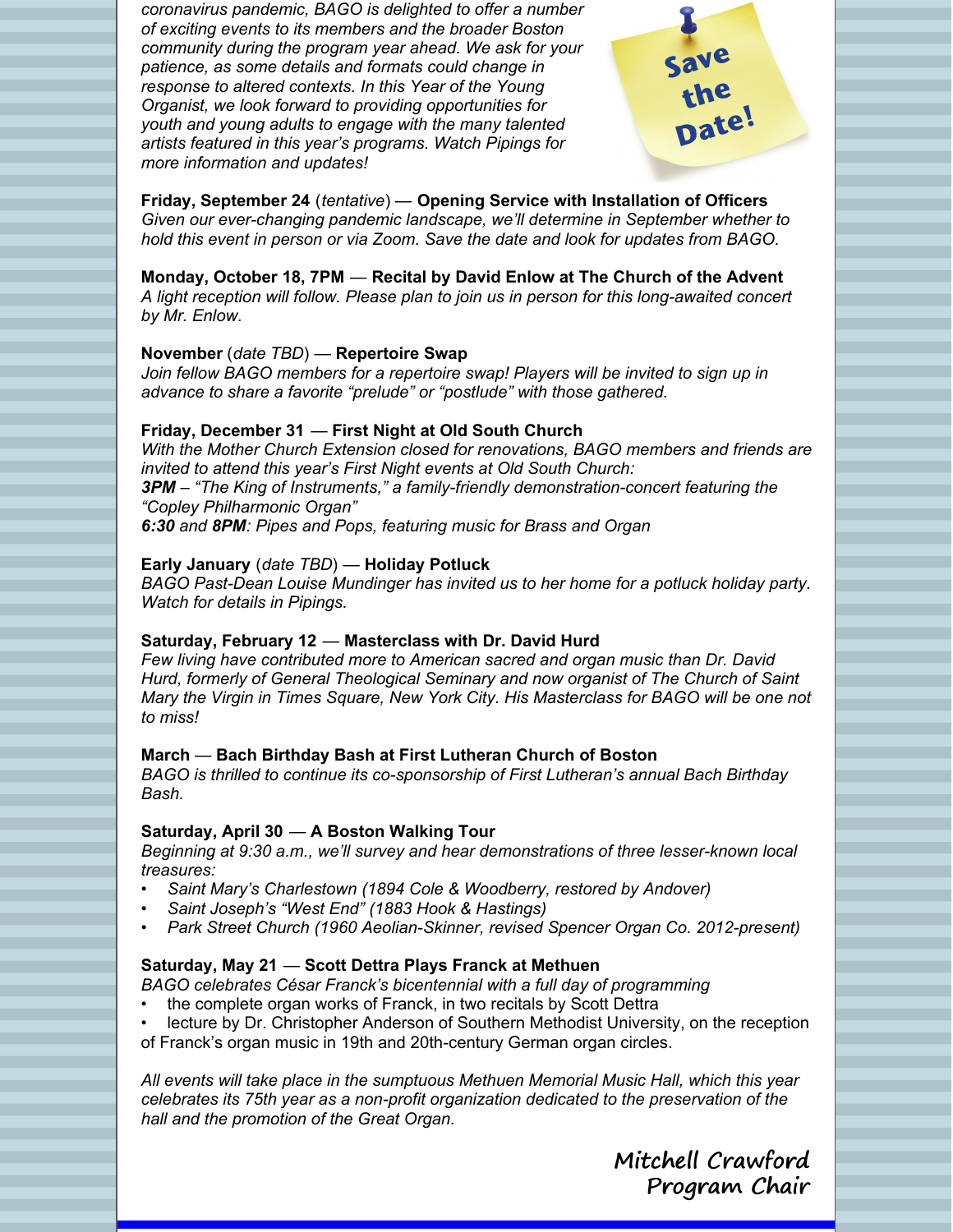# **Jonathan Wessler joins Executive Committee**

Jonathan Wessler, Kantor at First Lutheran Church of Boston, has been appointed to serve on the Chapter Executive Committee. He will also serve the Chapter as Advertising Manager for our newsletter "Pipings".

Jonathan Wessler has served since 2016 as the Kantor at First Lutheran Church of Boston, where he oversees a thriving music program specializing in the finest liturgical music of the Lutheran tradition. Under his direction, the FLC [choir](http://www.flc-boston.org/flc-choir) and orchestra present music of Bach, Praetorius, Schütz, Handl, Hassler, Senfl, and



others, as well as liturgical chant as retained in the Lutheran missals. He is honored to play the church's fine Baroque pipe organ, built in 2000 by Richards, Fowkes & Co. Known as ["Boston's](http://www.flc-boston.org/flc-pipe-organ) Bach Organ," it renders the music of Bach and his contemporaries with the utmost authority. Wessler also serves as the artistic director of the annual Boston Bach Birthday, which draws hundreds in celebration of Bach's [contributions](http://www.flc-boston.org/bach) to sacred music.

Wessler received the Doctor of Musical Arts degree in organ performance from the Eastman School of Music, studying with William Porter. His primary research interest was in early Lutheran liturgy, and his doctoral essay concerned the reception of Martin Luther's Latin and German settings of the Mass by the second generation of Lutherans, as evidenced in Johann Spangenberg's Cantiones ecclesiasticae/Kirchengesenge Deudsch (1545). He previously earned the Bachelor of Music degree in organ performance from the Oberlin Conservatory of Music, studying with David Boe, and the Master of Sacred Music degree from the University of Notre Dame, studying with Craig Cramer. He additionally mentored under Sherry Seckler and Christiaan Teeuwsen. He holds the Colleague certificate from the American Guild of Organists and was a finalist in the 2007 Arthur Poister Organ Competition.

Wessler previously worked as the Assistant Organist at the Church of St. Paul in Harvard Square and St. Paul's Choir School, where he accompanied the Choir of St. Paul's, the premier Catholic choir of boys and men in America. He also trained the Probationers, directed the St. Paul Parish Choir and the Schola Cantorum, and taught music theory in the Choir School. He maintains an active career as a recitalist and continuo player.

Wessler lives in suburban Boston with his wife, Joy, and their children, Julia, Matthew, and Benjamin.



### **Welcome New Members**

We are pleased to welcome new members to our Chapter:

*Paul Dinan* has joined our Chapter as a Dual member.

**Christopher Maynard** has joined us from the New Hampshire Chapter. He is organist at St. Patrick's in Milford.

**Pablo Gorin** has changed his membership from Independent to a

Boston Chapter Member.

And we also welcome seven new members for the "Year of the Young Organist":

| <b>Nathan Barcelon</b>  |
|-------------------------|
| <b>Emily Castner</b>    |
| <b>Davis Evans</b>      |
| <b>Gabriel Harrison</b> |

**Rachel Inman Gabriel Johnston Tyler-Minseok Kim Drew Orland**

We ask all of our new members to introduce themselves, if they so wish. *Pablo Gorin* writes: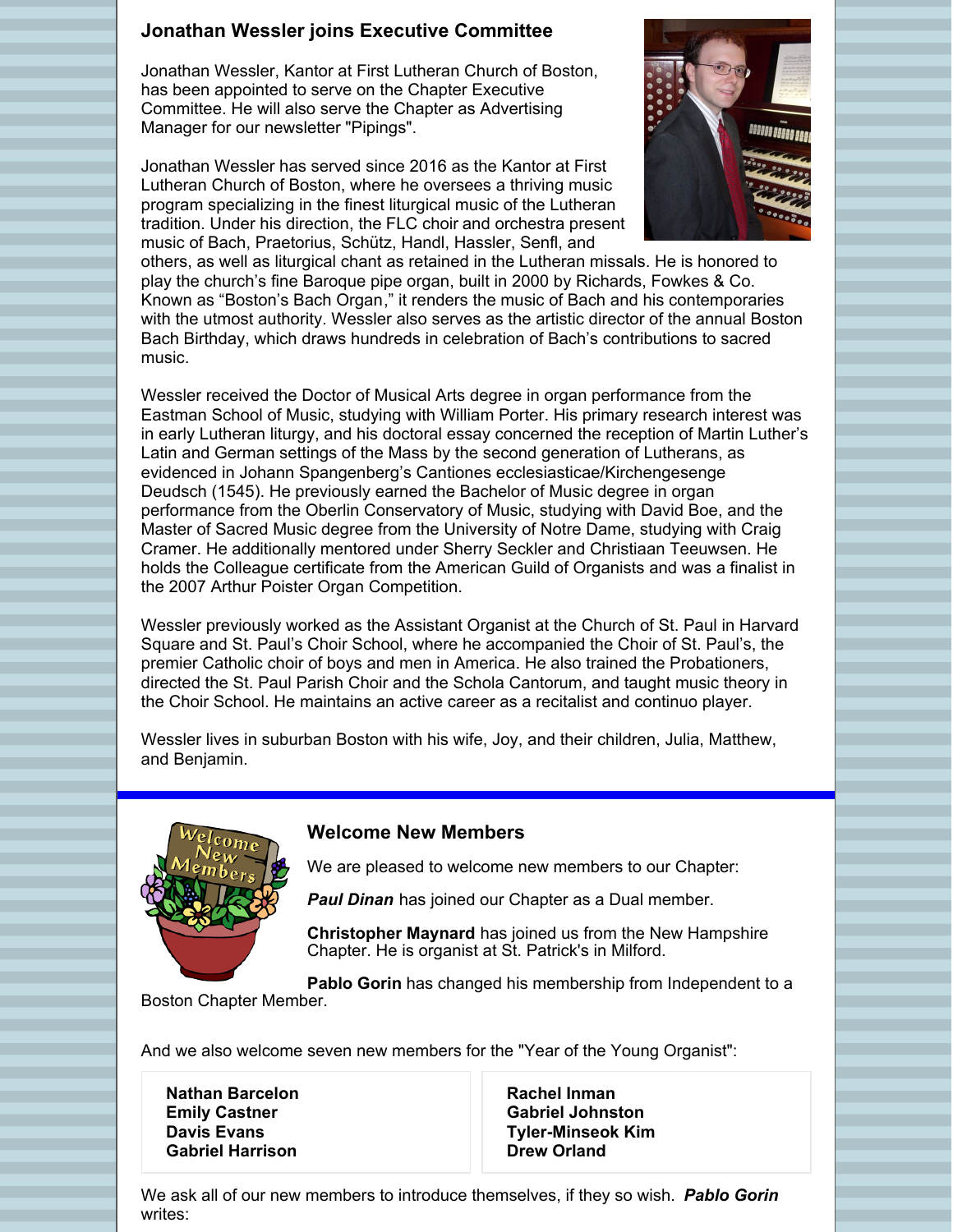"Greetings. My name is Pablo Gorin, I am originally from Argentina, and I am excited to join the Boston Chapter of the AGO.

As Associate Director of Music and Organist at the Cathedral of the Immaculate Conception in Albany, a position that I held for two years, I developed a curriculum to teach organ for people of all walks of life. I have also taught piano, organ, and *basso continuo* courses at the college for several years (Miami Dade College, University of Iowa).

I hold a Doctor of Music degree in organ performance and pedagogy from the University of Iowa (August 2018), and I have other graduate degrees in organ and piano performance. As a solo pianist and organist I performed concerts in South America, Europe, and across the United States."

*Please extend a warm welcome to these new members when we meet, either inperson or via ZOOM.*

#### **The Year of the Young Organist**

The AGO National Council is committed to membership recruitment, retention, and growth within our organization. During the **Year of the Young Organist**, July 1, 2021–June 30, 2022, any individual under the age of 30 can become a



member or renew her/his membership for free as part of this program. Events and new initiatives will be held throughout the year. **[Click](https://www.yearoftheyoungorganist.com/) here** for more information.

As part of the Year of the Young Organist, the AGO is now accepting applications from host chapters that wish to partner with religious institutions to offer a one-year, gap-year (between college and graduate school) organ scholar internship. **[Click](https://www.agohq.org/organ-scholar-program/) here** for more information.



#### **With Appreciation**

The Boston Chapter would like to acknowledge and thank the following Chapter members who generously contributed additional monies to fund chapter programs and operations. These donations are above and beyond dues payment, and are directed toward General Operations (O), Educational Programs (E), the Organ Library (L), and the Young Organist Initiative (YOI). This year, these funds have helped us to fund a ZOOM account, a YouTube account, production of virtual recitals, lessons for YOI students, and

the continued operations of the Organ Library.

We are deeply grateful to the following people for donations made in June and July:

Raffi Berberian (L) Daryl Bichel (O,L,E) Joel Davidson (O,E) Donald Hodgkins (E) Thomas Hosington (L,E) Linda Ingram (O) Jeffrey Mills (O,L,E)

Louise Mundinger (O) Donald Paine (E) Mary Jane Rupert (O,E) Denise Ann Shea (O) Timothy Shotmeyer (O) Victoria Wagner (O,E)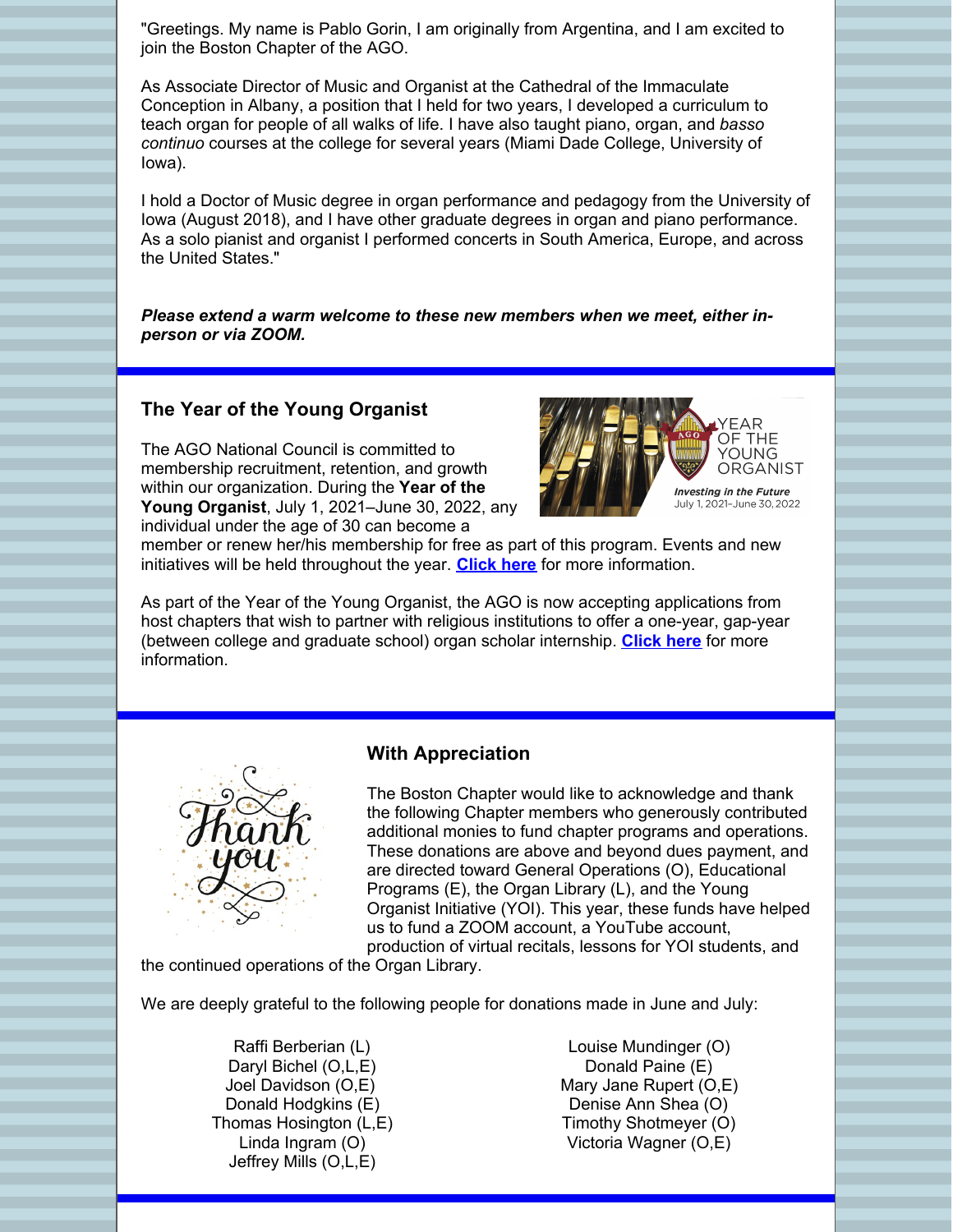

# **Thank you Lynn Vermeer**

Lynn has served as our elected Registrar and a Member of our Executive Committee for many years. She has had to step down from the position.

Thank you Lynn, for your many years of service to the Chapter and the AGO.

#### **Chapter Substitute List Updated**



The list is available [here](https://www.bostonago.org/chapter/substitute-list/). If your data needs updating, please do so by completing this [form](https://www.bostonago.org/members/substitute-sign-up/)

# **Our Chapter's Standing Committees**

Did you know that our chapter currently has 19 Committees at work for our Chapter? A "Committee" may be 1 or more persons. Some Committee chairs are open now. Would you considering serving?



To read more out our Chapter's Committees, [click](https://www.bostonago.org/committees/) here



# **The Boston Organ Library Celebrates 36 Years**

This year, our beloved Boston Organ Library will celebrate 36 years of service to the Chapter and the larger music community. Barbara Owen our Librarian Emerita, wrote of the festival opening in "The American Organist" magazine.

To read about the Opening of the Library on [November](https://files.constantcontact.com/8b145067101/510fc2f5-f433-499d-88e8-e34a821b62b4.pdf) 24, 1985, click here.

# **The Password to the Members Area of the website will change in September 2021**

We will be changing the password to the Members Area of our Chapter Website *in September.* This will ensure that Chapter Members will receive benefits reserved for them - just as the ability to list yourself as an instructor; access to job placement listings: access to the Membership Directory; etc.



*Before the change happens,* each member will receive an email containing the new password. *We will reset the password for you*. And if you forget the new password, there will be a way to ask the Website Coordinator to provide it to you as a Member.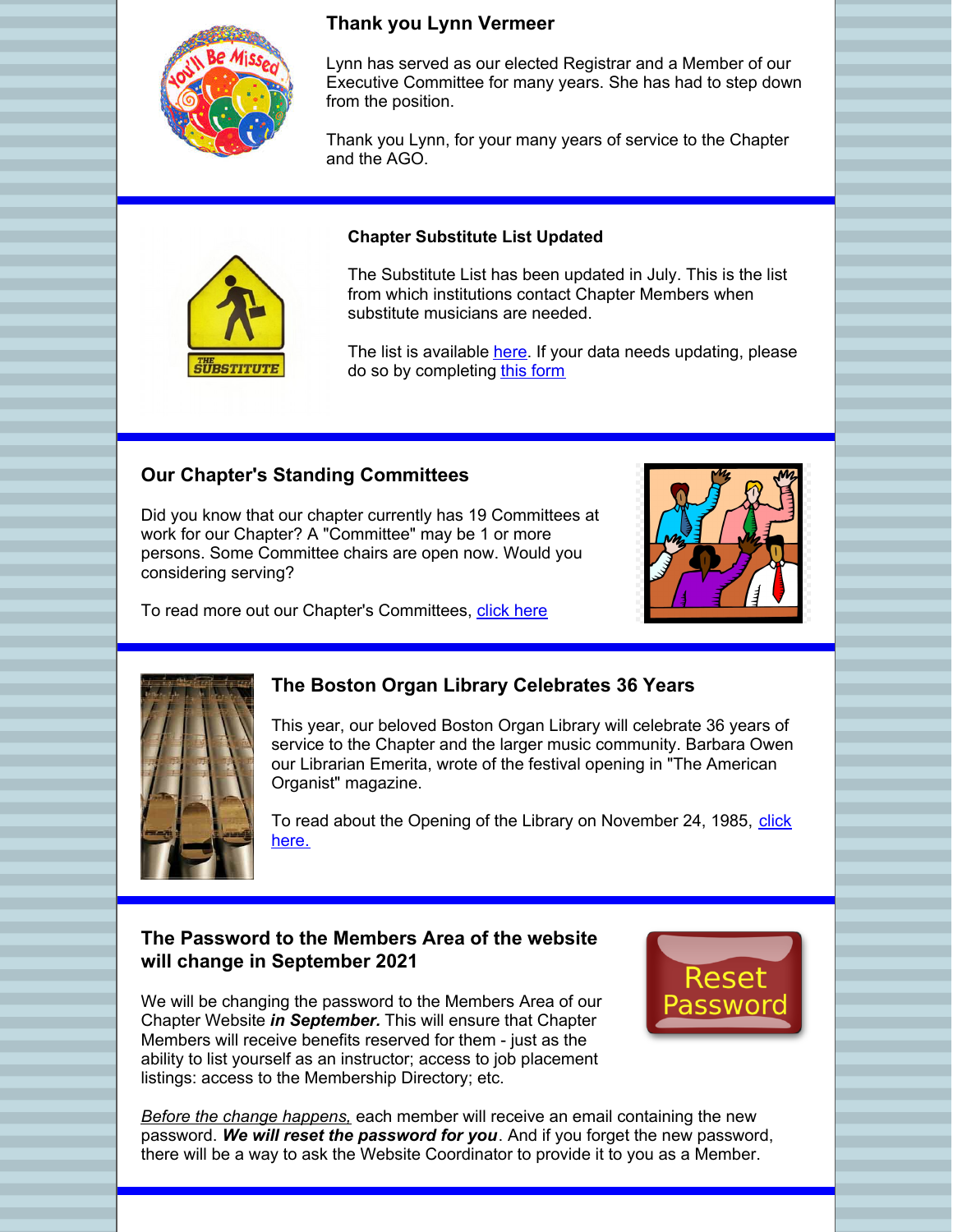# **Job Placement News**



In the "Members Area" of the BAGO Chapter website, we maintain a list of current job openings from churches and institutions that have chosen to list with us. These job openings are for Chapter Members only. If we have no current openings, that will be noted on the website.

Please check frequently if you are seeking employment, as new listings can come in at any time. Listings are posted for 6 months, or until the position is filled.

# **AGO Webinars**

AGO Headquarter has a variety of webinars available for replay in these topic areas:

- Webinars for Professional Development
- Webinars for Continuing Professional Education
- Webinars Promoting New Technology

To view these webinars, **[click](https://www.agohq.org/webinars-and-supporting-documents/) here**. More webinars will be announced soon for the Fall.



# **Child Safety Committee Created**

Last Program Year, The Executive Committee has approved the creation of a Committee on Child Safety. **Robert Barney**, Chapter Dean 2016-2018 has agreed to serve on the committee.

*The Chapter is looking for 1 additional person to serve with Robert* . The candidate must be willing to undergo Massachusetts CORI (Criminal Offender Record Information) and SORI (Sex Offender Registry Information) Screening (at Chapter expense), sign a confidentiality agreement, and be approved by the Executive Committee.

If you are interested in serving our Chapter in this manner, please contact **Louise [Mundinger](mailto:louise.mundinger@gmail.com)** 

\*Sponsored Content: The Boston Chapter of the American Guild of Organists accepts a limited amount of advertising in order to provide financial support for the chapter. Acceptance and publishing of the advertising does not constitute an endorsement or recommendation of the advertiser by the chapter. Contact the webmaster for information on placing advertising, which is subject to approval of the Executive Committee of the Chapter, in its sole discretion.



Click the image to link to our website  $\Box$  Click the image to link to AGO HQ



website